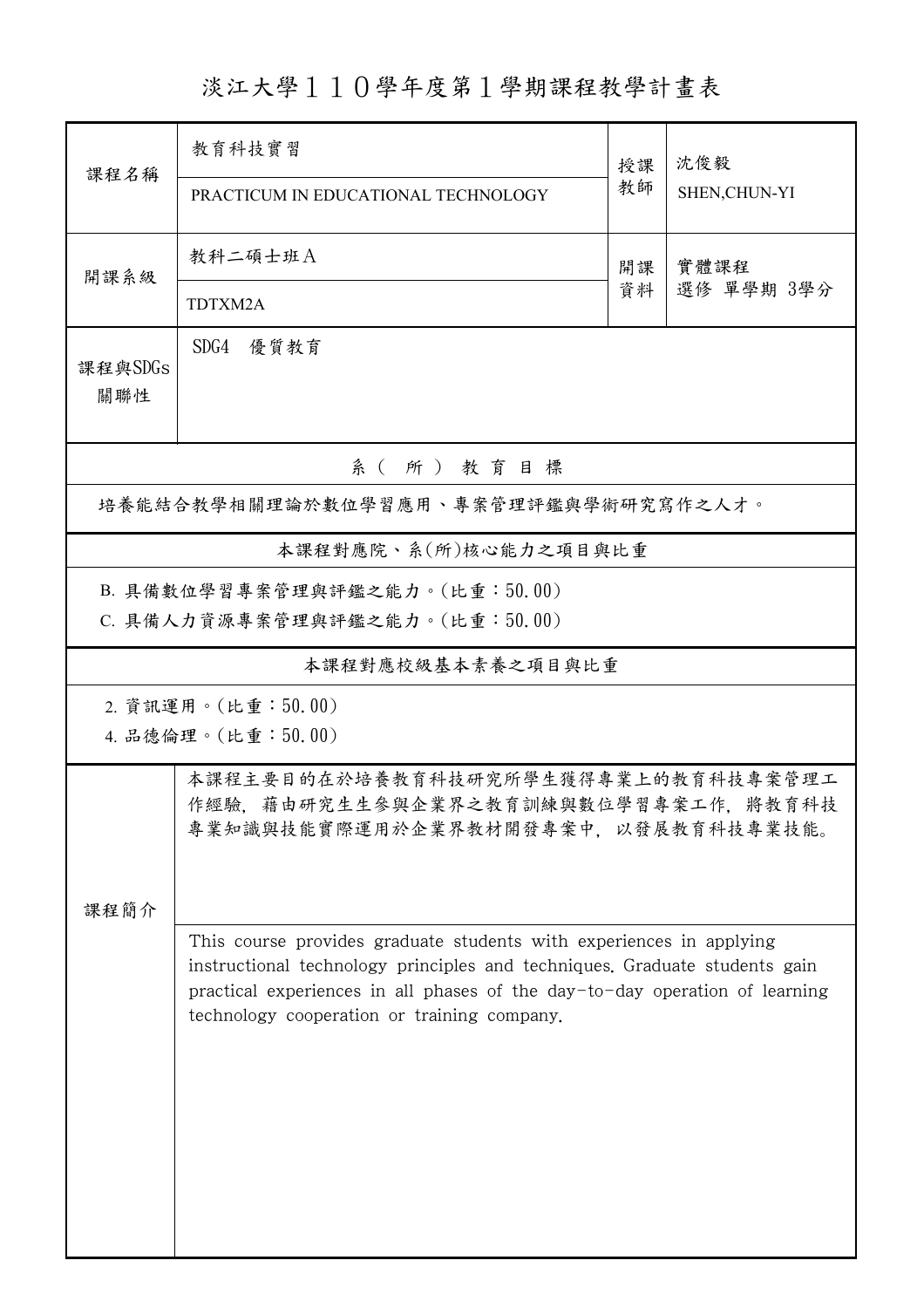## 本課程教學目標與認知、情意、技能目標之對應

將課程教學目標分別對應「認知(Cognitive)」、「情意(Affective)」與「技能(Psychomotor)」 的各目標類型。

一、認知(Cognitive):著重在該科目的事實、概念、程序、後設認知等各類知識之學習。

二、情意(Affective):著重在該科目的興趣、倫理、態度、信念、價值觀等之學習。

三、技能(Psychomotor):著重在該科目的肢體動作或技術操作之學習。

| 序<br>號         | 教學目標(中文)                      |                        |                | 教學目標(英文)                                                  |      |  |  |
|----------------|-------------------------------|------------------------|----------------|-----------------------------------------------------------|------|--|--|
| $\mathbf{1}$   | 腳本設計、介面與媒體訊息設計                |                        |                | Engage in script writing, interface and message<br>design |      |  |  |
| $\overline{2}$ | 製作多媒體課程教材                     |                        |                | Produce multimedia courseware                             |      |  |  |
| $\overline{3}$ | 管理專案                          |                        |                | Manage e-learning or training project                     |      |  |  |
|                |                               |                        |                | 教學目標之目標類型、核心能力、基本素養教學方法與評量方式                              |      |  |  |
| 序號             | 目標類型                          | 院、系 $(\kappa)$<br>核心能力 | 校級<br>基本素養     | 教學方法                                                      | 評量方式 |  |  |
| $\mathbf{1}$   | 認知                            | B                      | $\overline{2}$ | 實作                                                        | 實作   |  |  |
| $\overline{2}$ | 技能                            | B                      | $\overline{2}$ | 實作                                                        | 實作   |  |  |
| $\overline{3}$ | 認知                            | $\mathcal{C}$          | $\overline{4}$ | 實作                                                        | 實作   |  |  |
|                | 授課進度表                         |                        |                |                                                           |      |  |  |
| 週次             | 日期起訖                          |                        |                | 內 容 (Subject/Topics)                                      | 備註   |  |  |
| $\mathbf{1}$   | $110/09/22$ ~<br>110/09/28    | 網路討論                   |                |                                                           |      |  |  |
| $\overline{2}$ | $110/09/29$ ~<br>110/10/05    | 實習座談會                  |                |                                                           | 面授   |  |  |
| 3              | $110/10/06 \sim$<br>110/10/12 | 網路討論                   |                |                                                           |      |  |  |
| 4              | $110/10/13$ ~<br>110/10/19    | 網路討論                   |                |                                                           |      |  |  |
| 5              | $110/10/20$ ~<br>110/10/26    | 網路討論                   |                |                                                           |      |  |  |
| 6              | $110/10/27$ ~<br>110/11/02    | 網路討論                   |                |                                                           |      |  |  |
| 7              | $110/11/03$ ~<br>110/11/09    | 網路討論                   |                |                                                           |      |  |  |
| 8              | $110/11/10$ ~<br>110/11/16    | 實習座談會                  |                |                                                           | 面授   |  |  |
| 9              | $110/11/17$ ~<br>110/11/23    | 網路討論                   |                |                                                           |      |  |  |
| 10             | $110/11/24$ ~<br>110/11/30    | 網路討論                   |                |                                                           |      |  |  |
| 11             | $110/12/01$ ~<br>110/12/07    | 網路討論                   |                |                                                           |      |  |  |